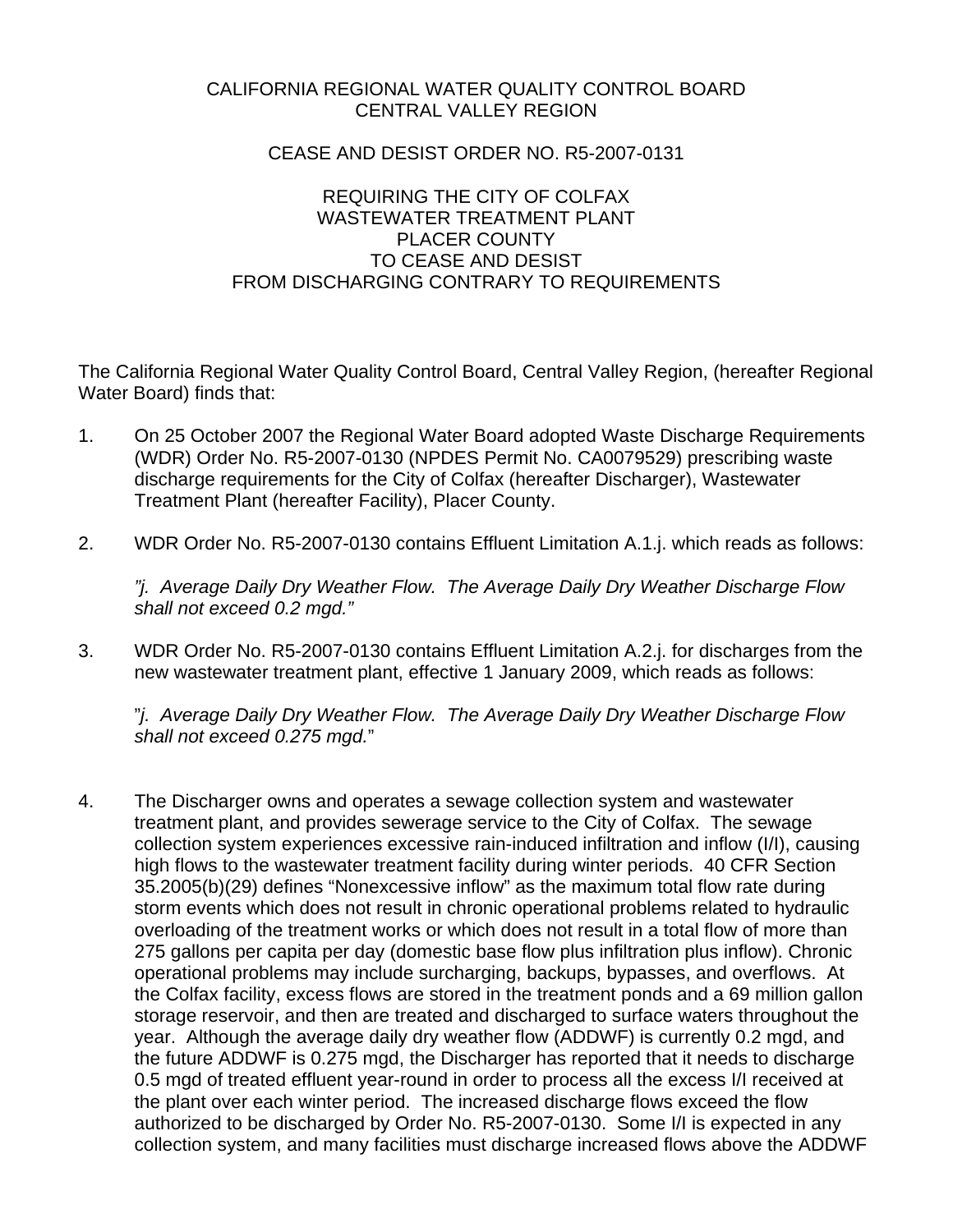for short periods following significant wet weather events. These short duration peak flows are authorized discharges, as long as they remain within an appropriate peak wet weather design flow and there are no violations of other permit requirements. However, the amount of infiltration and inflow into the Colfax collection system is excessive, causing the Discharger to increase the overall capacity of the wastewater treatment facility, and construct and operate a 69 million gallon storage reservoir that has been subject to concerns regarding seepage, as discussed in Finding 6, below.

- 5. It is not reasonable to establish effluent flow limitations significantly higher than the average daily design flow, based on the fact that significant I/I exists, and not take actions to reduce the I/I. The Discharger completed an I/I study in 2005 that identified projects needing to be completed to correct some problem areas that significantly contribute to the I/I. The Discharger indicated that it has an annual budget of approximately \$90,000 to conduct repairs, however progress to implement corrective measures to date has been minimal.
- 6. The wastewater treatment plant includes a storage reservoir to hold excess treated or partially treated flows. The storage reservoir is unlined and has approximately 69,000,000 gallons of storage capacity. It consists of dam/levee on the downstream side of the reservoir. The dam has a spillway, approximately 4 feet below the top of dam, to prevent overtopping and damage to the dam. The storage reservoir is unlined and constructed over bedrock in an area of several natural springs. Seepage from the reservoir has occurred since its initial use in 1979 and the seepage flow is a function of the amount of water stored in the reservoir. The facility previously discharged treated domestic wastewater and storm water to land and treated seepage wastewater from the storage reservoir to an unnamed tributary to Smuthers Ravine, a water of the United States. However, due to concerns over pathogens and/or chlorine in the seepage discharges, the Discharger modified its treatment system and proposed to place a liner in the storage reservoir to prevent further wastewater seepage. The facility now treats domestic wastewater and collected seepage from the storage reservoir in an interim tertiary treatment system and discharges all the effluent to the unnamed tributary to Smuthers Ravine. The Discharger has not yet dewatered the storage reservoir for installation of a liner. Installation of a liner will not prevent further groundwater seepage under the liner, but it would prevent further wastewater seepage, allowing the Discharger to cease treatment of seepage flows, and providing a significant reduction in discharge flows to the receiving water. Alternatively, if adequate I/I reductions were made, there could be sufficient reductions in peak flow discharges to the facility such that the storage reservoir might no longer be necessary.
- 7. WDR Order No. R5-2007-0130 contains Discharge Prohibition A which reads as follows:

"A. Discharge of wastewater at a location or in a manner different from that described in the Findings is prohibited."

8. Although the discharger currently captures seepage at the base of the dam and returns it to the storage reservoir, it is possible that wastewater seepage bypasses this collection system or occurs at other locations and discharges to surface water in violation of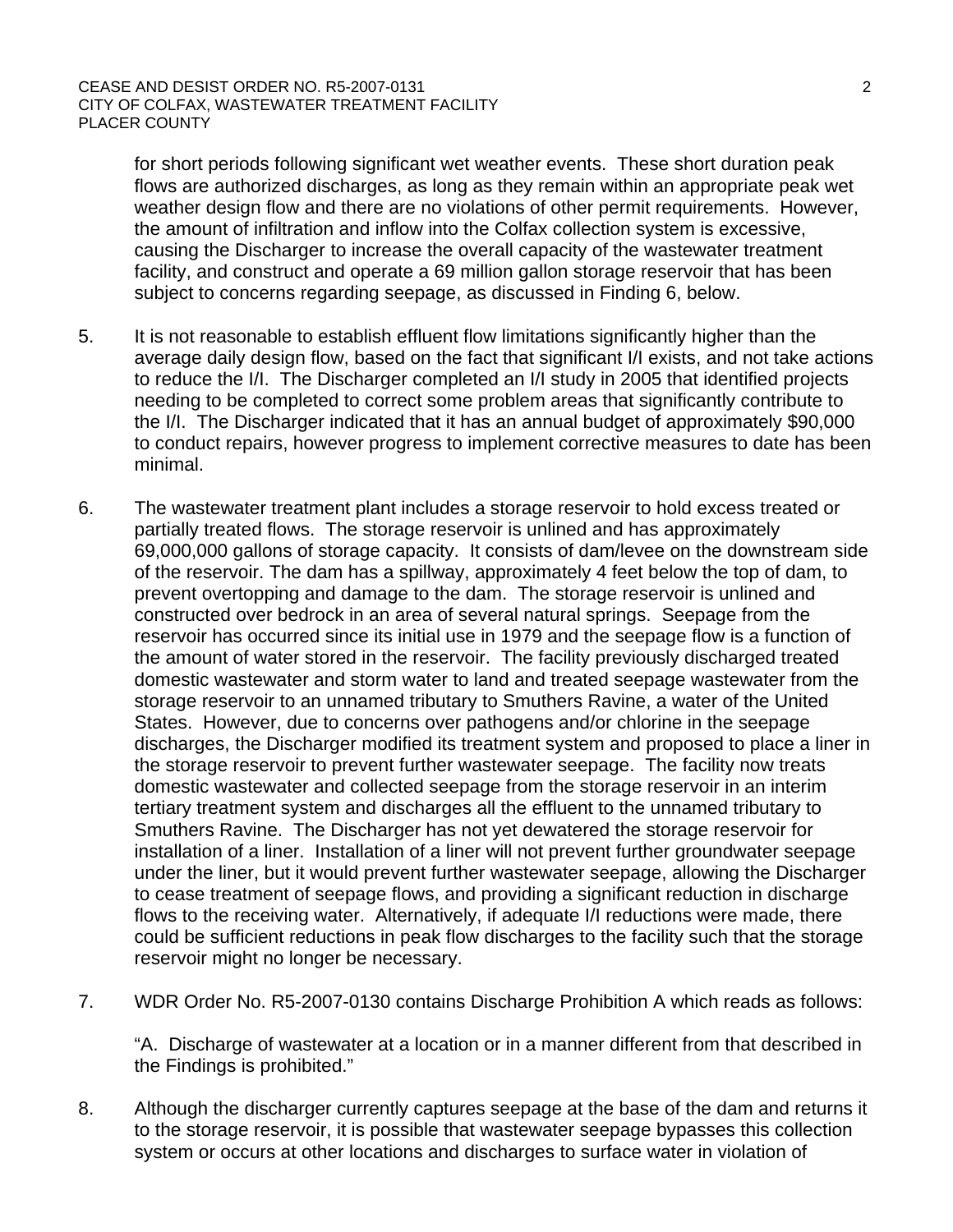Discharge Prohibition A. Therefore, the Discharger violates or threatens to violate Discharge Prohibition A, of WDR Order No. R5-2007-0130.

- 9. The Regional Water Board adopted Cease and Desist Order (CDO) No. 5-01-181 on 14 June 2001 to require the Discharger to comply with requirements of Waste Discharge Requirements Order No. 5-01-180 due to discharges of wastewater over the spillway of the storage reservoir, and problems with the seepage disinfection system in place at that time. These problems have been corrected, and CDO No. 5-01-181 is no longer necessary.
- 10. WDR Order No. R5-2007-0130 contains Effluent Limitations A.1.a. and A.2.a., which read, in part, as follows

| <b>Parameter</b>                  | Units | <b>Effluent Limitations</b> |                          |                                |                                        |                                        |
|-----------------------------------|-------|-----------------------------|--------------------------|--------------------------------|----------------------------------------|----------------------------------------|
|                                   |       | Average<br><b>Monthly</b>   | Average<br>Weekly        | <b>Maximum</b><br><b>Daily</b> | <b>Instantaneous</b><br><b>Minimum</b> | <b>Instantaneous</b><br><b>Maximum</b> |
| Nitrate Nitrogen,<br>Total (as N) | mg/L  | 10                          | $\overline{\phantom{a}}$ | $- -$                          | $-$                                    | $- -$                                  |

- 11. In accordance with CWC section 13385(j)(3), the Regional Water Board finds that the Discharger is not able to consistently comply with the new effluent limitation for nitrate. These limitations are new requirements that become applicable to the Order after the effective date of adoption of the waste discharge requirements, and after 1 July 2000, for which new or modified control measures are necessary in order to comply with the limitation, and the new or modified control measures cannot be designed, installed, and put into operation within 30 calendar days.
- 12. CWC section 13385(h) and (i) require the Regional Water Board to impose mandatory minimum penalties upon dischargers that violate certain effluent limitations. CWC section 13385(i) exempts certain violations from the mandatory minimum penalties. CWC section 13385(j)(3) exempts the discharge from mandatory minimum penalties "*where the waste discharge is in compliance with either a cease and desist order issued pursuant to Section 13301 or a time schedule order issued pursuant to Section 13300, if all the [specified] requirements are met.*"
- 13. Compliance with this Order exempts the Discharger from mandatory penalties for violations of effluent limitations for nitrate, in accordance with CWC section 13385(j)(3). CWC section 13385(j)(3) requires the Discharger to prepare and implement a pollution prevention plan pursuant to section 13263.3 of the California Water Code. Therefore, a pollution prevention plan will be necessary for nitrate in order to effectively reduce the effluent concentrations by source control measures.
- 14. Since the time schedules for completion of actions necessary to bring the waste discharge into compliance exceeds 1 year, this Order includes interim requirements and dates for their achievement. The time schedules do not exceed 5 years.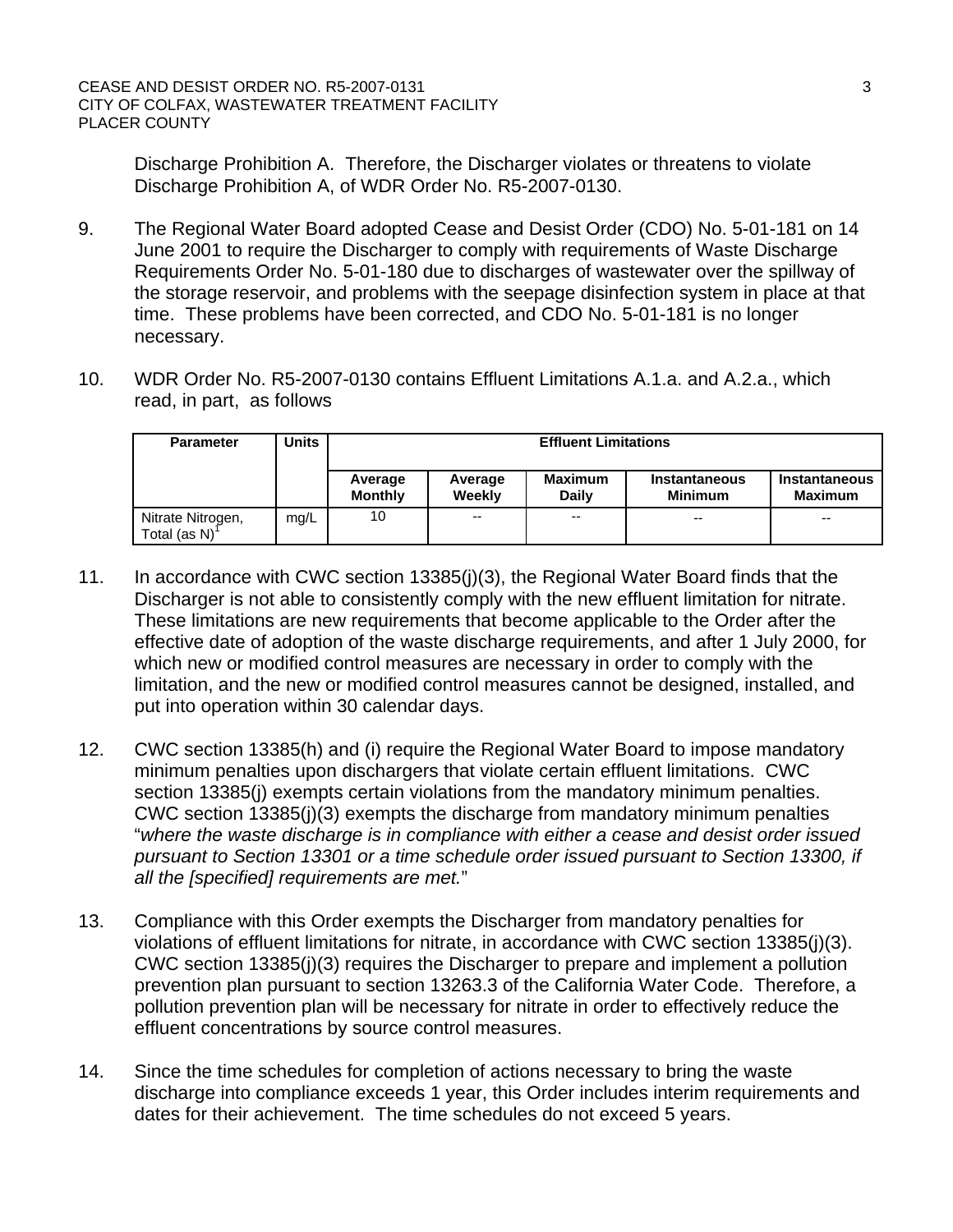#### CEASE AND DESIST ORDER NO. R5-2007-0131 4 CITY OF COLFAX, WASTEWATER TREATMENT FACILITY PLACER COUNTY

- 15. The compliance time schedule in this Order includes an interim effluent limitation for nitrate. Interim effluent limitations typically consist of a maximum daily effluent concentration derived using sample data provided by the Discharger. In developing the interim limitations, when there are ten sampling data points or more, sampling and laboratory variability is accounted for by establishing interim limits that are based on normally distributed data where 99.9% of the data points will lie within 3.3 standard deviations of the mean (*Basic Statistical Methods for Engineers and Scientists, Kennedy and Neville, Harper and Row*). When there are less than ten sampling data points available, the *Technical Support Document for Water Quality- Based Toxics Control*  ((EPA/505/2-90-001), TSD) recommends a coefficient of variation of 0.6 be utilized as representative of wastewater effluent sampling. The TSD recognizes that a minimum of ten data points is necessary to conduct a valid statistical analysis. The multipliers contained in Table 5-2 of the TSD are used to determine a maximum daily limitation based on a long-term average objective. In this case, the long-term average objective is to maintain, at a minimum, the current plant performance level. Thus, when there are less than ten sampling points for a constituent, interim limitations are based on 3.11 times the maximum observed effluent concentration to obtain the daily maximum interim limitation (TSD, Table 5-2). For this facility there is a lack of effluent data for nitrate representing when the Facility is nitrifying to the maximum extent practicable in compliance with special provision VI.C.4.a. However, effluent data from November 2002 through April 2007 were available for ammonia. Therefore, effluent nitrate concentrations were estimated and used to calculate interim effluent limitations for nitrate, assuming that complete nitrification was occurring in the interim treatment system (i.e., all ammonia is converted to nitrate). The converted ammonia concentrations were then added to the actual nitrate concentrations to derive the total estimated nitrate concentration in the effluent. In the absence of an actual nitrate concentration, the average of all the available nitrate values (0.70 mg/L) was used as a default nitrate concentration. Interim effluent limitations for nitrate were then established using the resulting data set and the procedures described above.
- 16. The Regional Water Board finds that the Discharger can undertake source control and treatment plant measures to maintain compliance with the interim limitations included in this Order. Interim limitations are established when compliance with the final effluent limitations cannot be achieved by the existing discharge. Discharge of constituents in concentrations in excess of the final effluent limitations, but in compliance with the interim effluent limitations, can significantly degrade water quality and adversely affect the beneficial uses of the receiving stream on a long-term basis. The interim limitations, however, establish an enforceable ceiling concentration until compliance with the effluent limitation can be achieved.
- 17. Section 13301 of the California Water Code (CWC) states in part, "*When a regional board finds that a discharge of waste is taking place or threatening to take place in violation of requirements or discharge prohibitions prescribed by the regional board or the state board, the board may issue an order to cease and desist and direct that those persons not complying with the requirements or discharge prohibitions (a) comply forthwith, (b) comply in accordance with a time schedule set by the board, or (c) in the event of a threatened violation, take appropriate remedial or preventative action. In the*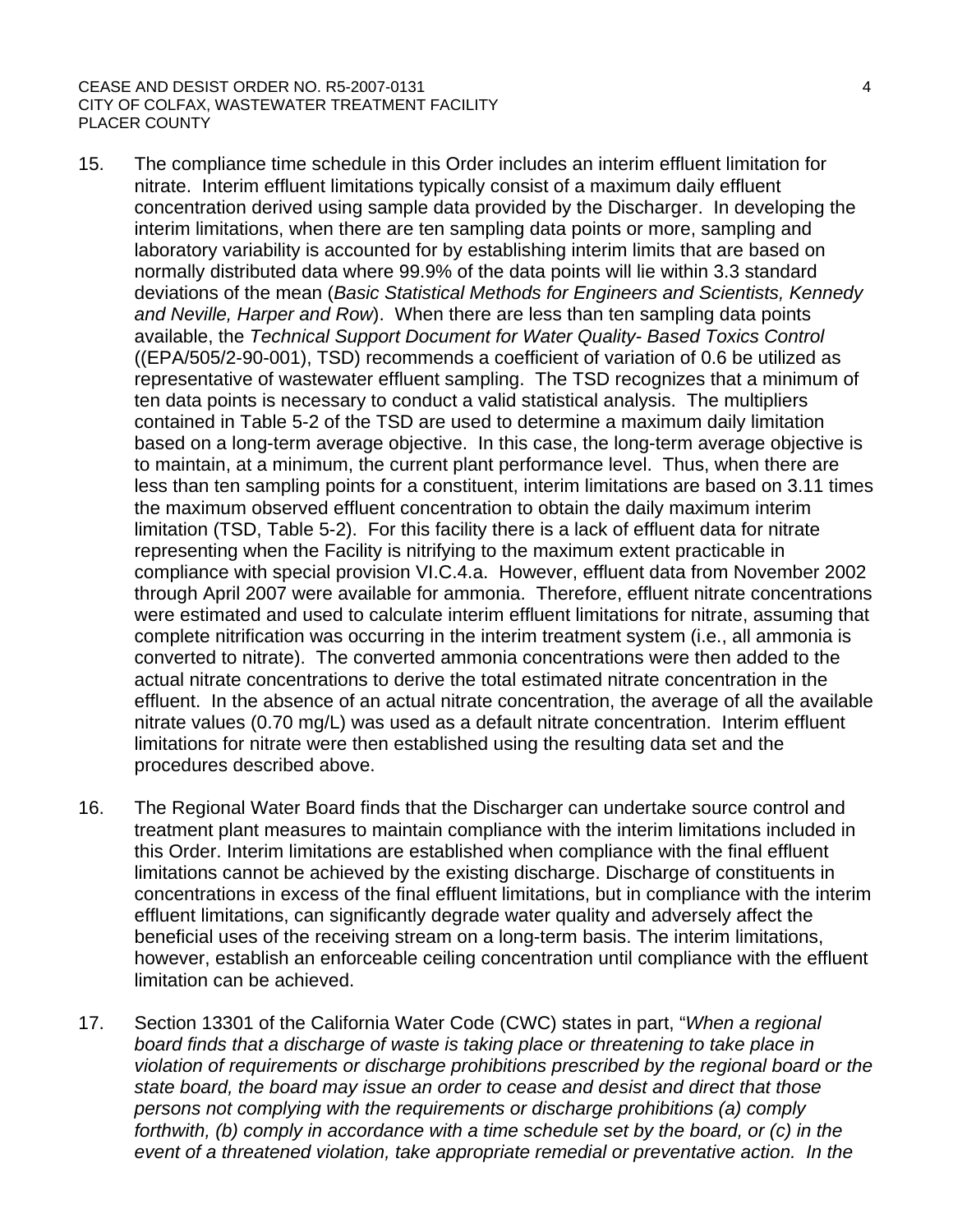*event of an existing or threatened violation of waste discharge requirements in the operation of a community sewer system, cease and desist orders may restrict or prohibit the volume, type, or concentration of waste that might be added to such system by dischargers who did not discharge into the system prior to the issuance of the cease and desist order. Cease and desist orders may be issued directly by a board, after notice and hearing, or in accordance with the procedure set forth in Section 13302.*"

- 18. Issuance of this Order is exempt from the provisions of the California Environmental Quality Act (Public Resources Code, Section 21000, *et seq*.), in accordance with Section 15321(a)(2), Title 14, California Code of Regulations (CCR). In addition, this Order is not subject to the limitations of Government Code section 65962.5(c)(3) [Cortese List] on use of categorical exemptions because it does not involve the discharge of "hazardous" materials as used in that statute, but rather involves the discharge of domestic sewage. In addition, adoption of this Order does not have the potential to cause a significant impact on the environment (Title 14 CCR section 15061(b)(3)) as it is intended to prevent discharges of waste to surface waters. The City of Colfax certified a Final Environmental Impact Report (FEIR) (dated 1 October 2004), which evaluated the lining of Pond 3 (Storage Reservoir). The FEIR has an extensive discussion regarding draining and testing of the liner and discusses the design life of the liner. The Regional Board has reviewed the FEIR. The time to challenge the adequacy of the FEIR in state court has expired.
- 19. On 25 October, 2007, in Sacramento, California, after due notice to the Discharger and all other affected persons, the Regional Water Board conducted a public hearing at which evidence was received to consider a Cease and Desist Order under CWC section 13301 to establish a time schedule to achieve compliance with waste discharge requirements.
- 20. Any person adversely affected by this action of the Regional Water Board may petition the State Water Resources Control Board to review this action. The petition must be received by the State Water Resources Control Board, Office of the Chief Counsel, P.O. Box 100, Sacramento, CA 95812-0100, within 30 days of the date on which this action was taken. Copies of the law and regulations applicable to filing petitions will be provided on request.

**IT IS HEREBY ORDERED THAT** Cease and Desist Order No. 5-01-181 is rescinded, and, pursuant to CWC Section 13301:

1. The Discharger shall comply with the following time schedule to reduce I/I, in order to achieve compliance with Effluent Limitations A.1.j. and A.2.j. in WDR Order No. R5-2007-0130 as described in the above Findings: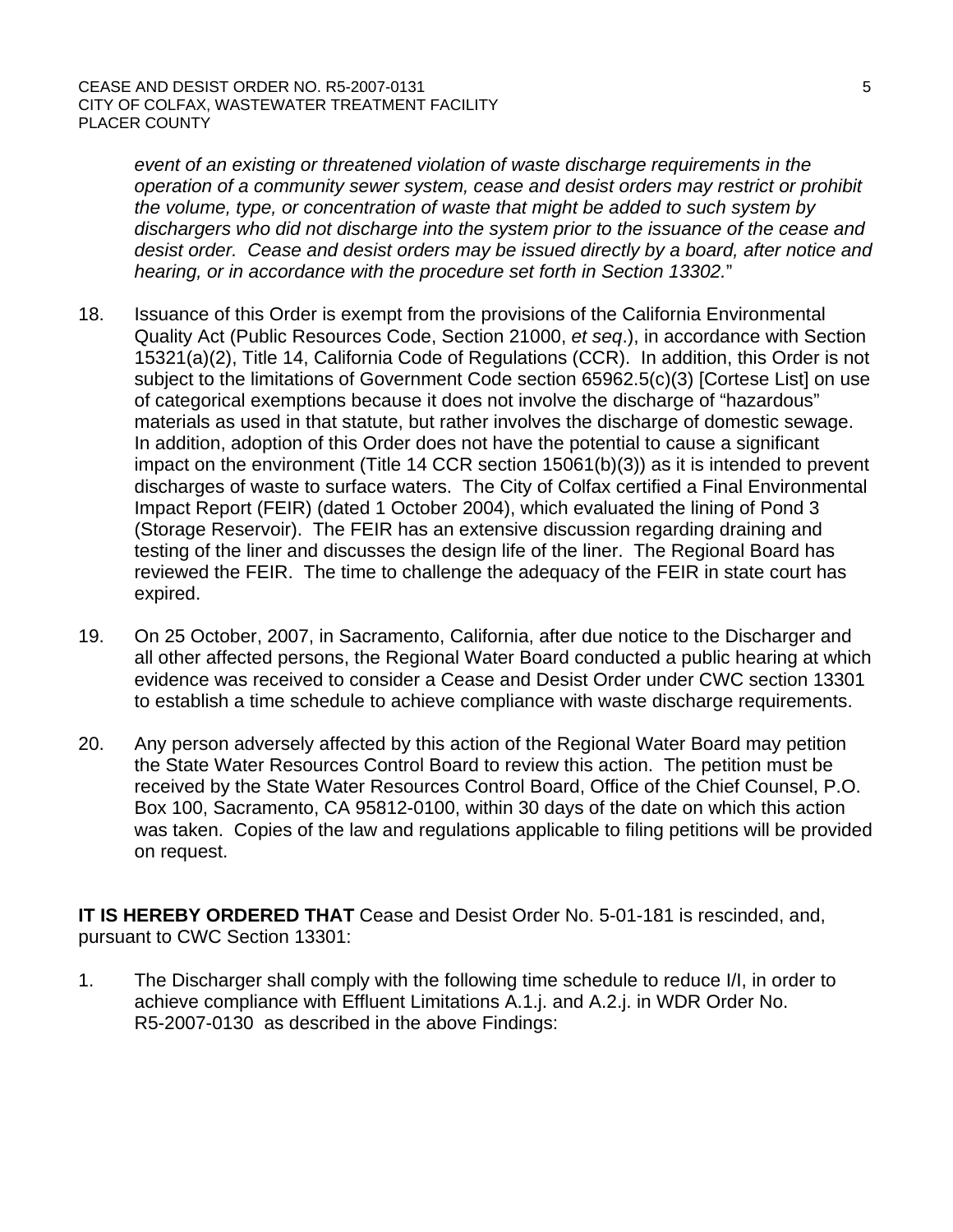### CEASE AND DESIST ORDER NO. R5-2007-0131 6 CITY OF COLFAX, WASTEWATER TREATMENT FACILITY PLACER COUNTY

| Task<br>$35.2005(b)(16)$ .             | Prepare and implement a Capital Improvement Program to provide repairs to<br>the collection system to address excessive I/I as defined by 40 CFR | Date Due<br>1 March 2008 |
|----------------------------------------|--------------------------------------------------------------------------------------------------------------------------------------------------|--------------------------|
|                                        | Submit and immediately implement a plan to complete a detailed assessment<br>of the condition of the collection system.                          | 1 March 2008             |
|                                        | Install and maintain flow monitors at key locations in the collection system to<br>evaluate problem areas and measure progress at reducing I/I   | 1 October 2008           |
| Submit annual reports that summarizes: |                                                                                                                                                  | 1 February, each year    |
| 1)                                     | flow monitoring data;                                                                                                                            |                          |
| 2)                                     | status and results of the condition assessment;                                                                                                  |                          |
| 3)                                     | Collection system repairs completed;                                                                                                             |                          |
| 4)                                     | Estimates of I/I reduction achieved;                                                                                                             |                          |
| 5)                                     | Identifies budget and work to be conducted during the next<br>year                                                                               |                          |
|                                        | Submit a summary report providing technical documentation regarding<br>overall compliance with Effluent Limitations A.1.j. and A.2.j.            | 1 October 2012.          |

 Following completion of the tasks outlined above, the Regional Water Board will determine if I/I corrections are providing adequate reductions in peak flows, if additional I/I corrections should be completed, or if Effluent Limitations A.1.j. and A.2.j. should be modified to increase allowable flows to surface waters. In the interim, the Discharge shall not exceed a maximum daily discharge flow rate of 0.65 mgd while the interim plant is operational, and 0.50 mgd after the new wastewater treatment plant is operational.

2. The Discharger shall comply with the following time schedule to ensure compliance with Discharge Prohibition A in WDR Order No. R5-2007-0130 as described in the above Findings:

| Task                                                                                              | Date Due                                                       |
|---------------------------------------------------------------------------------------------------|----------------------------------------------------------------|
| Submit workplan and schedule for ceasing wastewater seepage discharges<br>from storage reservoir. | 60 days after adoption<br>of this order                        |
| Submit Progress Reports, including discussion of compliance with workplan<br>and schedule         | 1 January 2008<br>1 June 2008<br>1 January 2009<br>1 June 2009 |
| Full compliance with Discharge Prohibition A                                                      | 1 October 2009                                                 |

3. The Discharger shall comply with the following time schedule to ensure compliance with the nitrate effluent limitation in WDR Order No R5-2007-0130 as described in the above Findings: